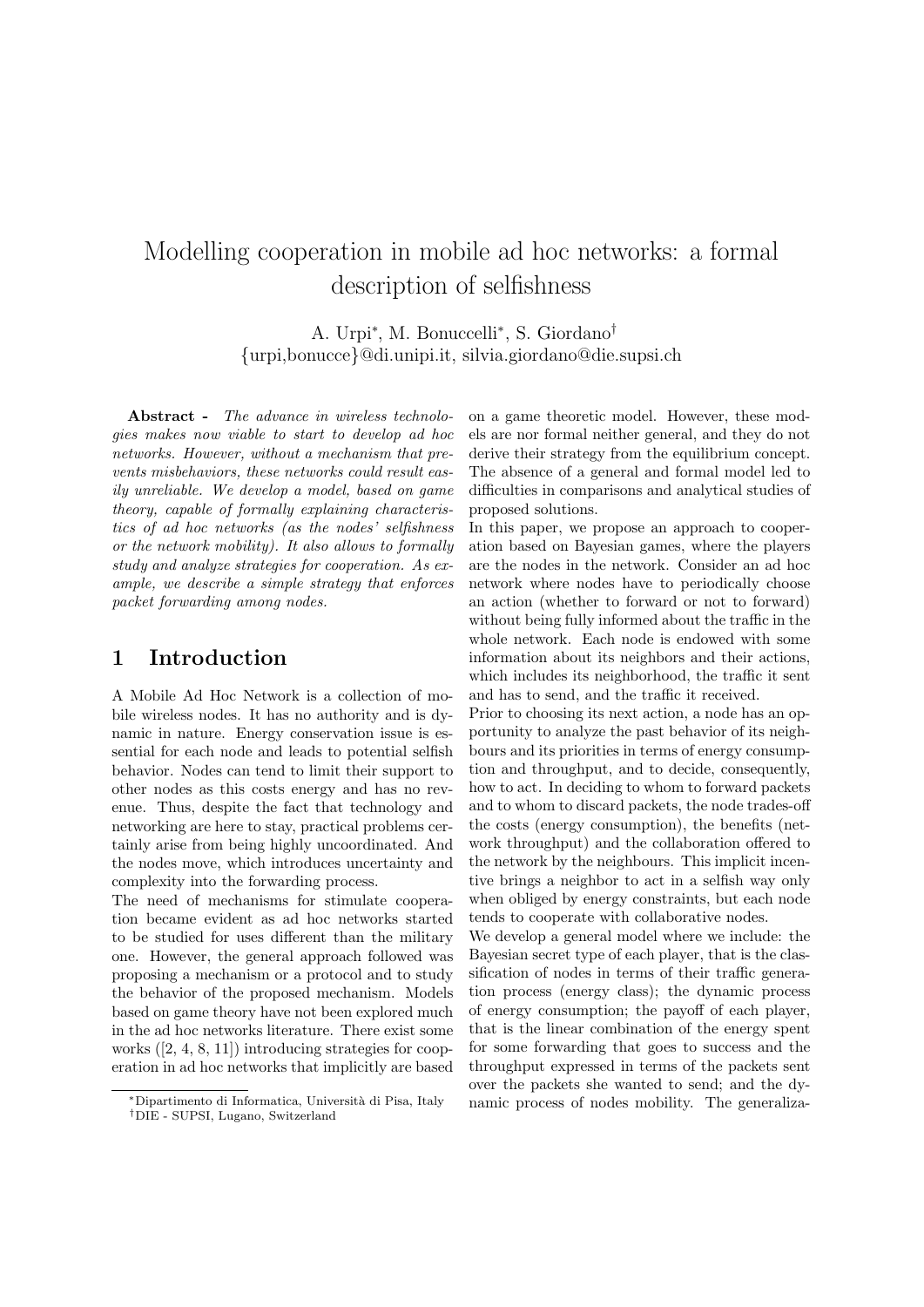tion provides a richer model in terms of answering theoretical as well as practical questions. In terms of the networks literature ours is a generic model of ad hoc networks that allows to describe and study new strategies, as well as the protocols and strategies previously published.

Our results establish in a formal way that nodes in ad hoc networks are selfish, and give a theoretical explanation of selfishness. Thus it is formally defined why the dynamic process of communication in ad hoc networks converges to a non-collaborative network with probability one. Furthermore, the energy consumption affects the nodes behavior in a more realistic way: A node evaluates its energy consumption not only in terms of avoiding to forward packets for other nodes, as it is done in other works, but also by reducing the number of its packets sent, whenever there is high probability that the packets will not be forwarded. Finally, we formally proof that, on average, nodes will never forward more packets than they send themselves.

Based on these conclusions, we give the characteristics of the strategies that, enforced by the theoretical aspects solved with our model, exploit the nature of ad hoc networks for enforcing the cooperation among nodes. As an example, we describe a simple strategy that enforces packet forwarding among nodes. The rest of the paper is organized as follows. In Section 2 we discuss the related work. Section 3 introduces the new cooperation model for ad hoc networks. In Section 4 we illustrate the properties of our model, and Section 5 gives an analysis of existing works in terms of our model. Then the characteristics and properties of the enforceable policies that can be derived with our model are presented in Section 6. Finally, we conclude the paper and illustrate the future work (Section 7).

# 2 Related work

The cooperation enforcement in mobile ad hoc networks is recently receiving great attention, since it is a critical service that must be guaranteed.

In [7], which is the starting point for many other works, Marti et al are not concerned about cooperation itself, but about offered throughput in the network, which is of course affected by selfishness. They do not introduce a formal model to describe their solution, but propose to equip every node with a watchdog, a unit that listens to all the communications that arrive to the node, in order to keep under control what is going on in the neighborhood. With these data, selfish nodes can be excluded from routes, making selfishness very advantageous, but not dangerous.

Buchegger and Le Boudec introduce the CONFI-DANT protocol in [2]. Again, they do not introduce a formal model, motivating their solution by means of simulation, but it is possible to deduce that they adopt an evolutionary approach: they see nodes as an interacting population, and look for a strategy that yields more benefit than any other strategy that a newcomer node can adopt ([5]). Nodes have to be equipped with a watchdog unit, to observe the actions of neighbours, and adapt to their behavior. Moreover, they need to warn themselves about new discovered selfish nodes, with exchanges of alarm messages, in order to cut off misbehaving nodes from all the network services.

The solution proposed in [8, 9] by Michiardi and Molva overcomes some problems related to the alert messages, and introduce the concept of redemption: a misbehaving node can be integrated again in the network if it start cooperating. The reputation of nodes is collected locally, with some indirect deduction about well behaving nodes that can be useful when considering mobility. Authors analyze their solution in game theoretical terms, showing that games can be very useful in such an anarchic setting.

A radically different solution was proposed in [3, 4] by Buttyan and Hubaux. A mobile ad hoc network is modeled as a market, where services are exchanged. A virtual economy, based on a virtual currency called nuglet (or bean), is then introduced, forcing nodes to pay to have their packets forwarded, and to being paid when they forward some data. Selfishness is avoided with a rewarding technique: one node is free to be selfish, but behaving in this way it will soon end its nuglets, and it will not be able to send any packet. Unfortunately, the nuglet manager must be put in a tamper-proof hardware module, since it is not possible to avoid forging or stealing.

In [11], Srinivasan et al. propose a trade-off between the previous solutions, introducing energy as the main concern. They analyze a mechanism based on the TIT FOR TAT strategy (see Sec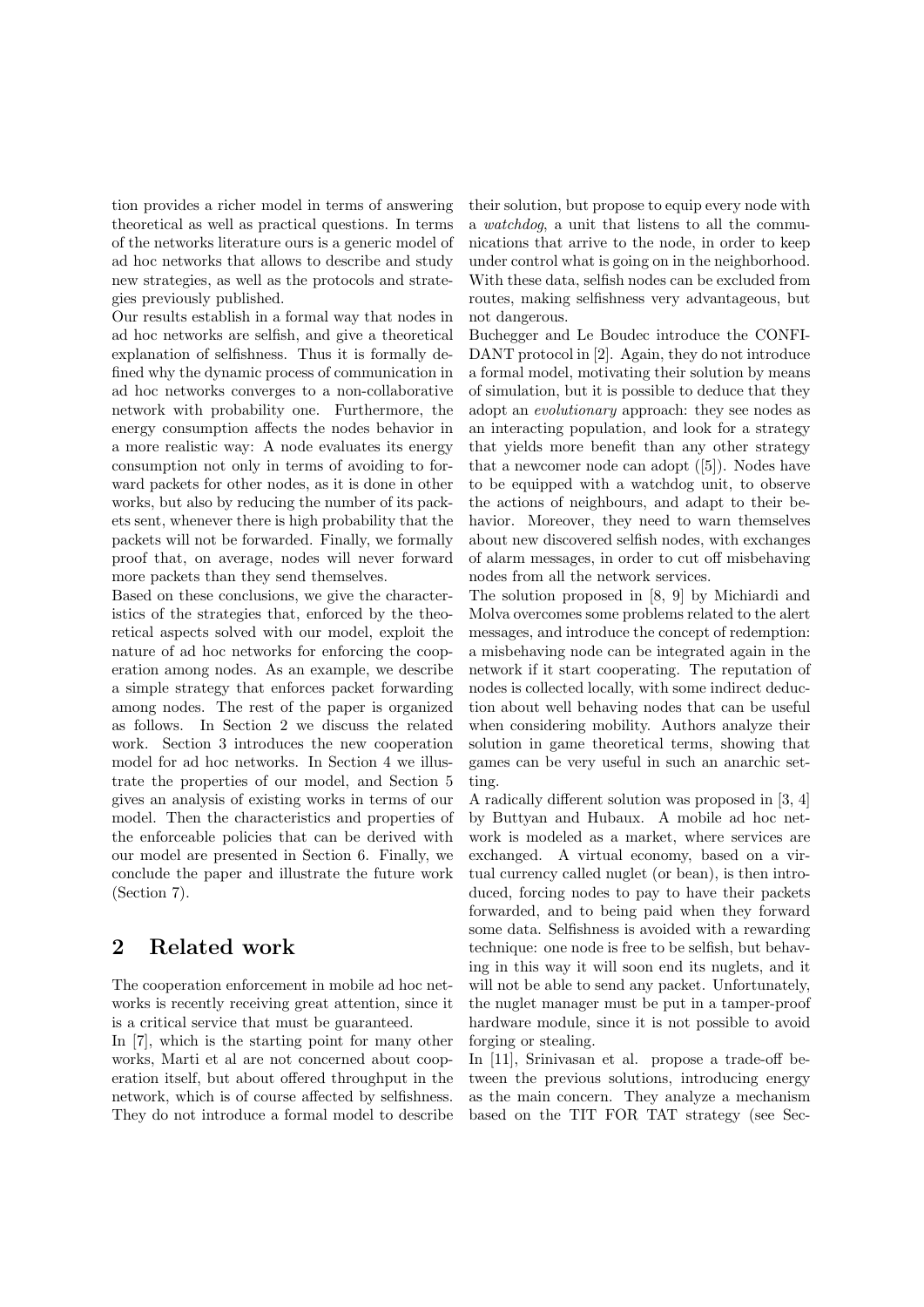tion 6), that leads to a Pareto efficient point in the network, using game theory as foundation of their analysis. The model however lacks of generality, since authors used many strong assumptions about the nature of communications.

### 3 A new model

#### 3.1 Definitions and assumptions

We assume that time is discrete and divided in frames  $t_1, \ldots, t_n$  (see Section 4 for a discussion on their size, and on the low importance of the synchrony hypothesis, implicitly holding with this assumption). Node  $i$  has the following informations at the beginning of frame  $t_k$ :

- $N_i(t_k)$ , the set of its neighbors<sup>1</sup> during the frame, assumed to be fixed during each frame (see Section 4),
- $B_i(t_k)$ , the remaining energy of unit i,
- $\forall j \in N_i(t_k) \cdot T_i^j(t_k)$ , the traffic node i generated as source, and that it has to send to neighbor  $j$ during the frame, in terms of number of packets (j can be the final destination for some of them and just a relay for the remaining),
- $\forall j \in N_i(t_{k-1}). F^i_j(t_{k-1}),$  the number of packets, that  $j$  forwarded for  $i$  during the previous frame (i can be the source for some of the packets, and a relay preceding  $i$  in the chain for the others),
- $\forall j \in N_i(t_{k-1}). R_i^j(t_{k-1}),$  the number of packets i received as final destination during the previous frame from neighbor  $j$ , that could be source for some of them and relay node for the others,
- $\forall j \in N_i(t_{k-1})$ .  $\widetilde{R}_i^j(t_{k-1})$  is the number of packets  $i$  received from  $j$  as final destination, being j the source  $(\widetilde{R}_i^j(t_k) \leq R_i^j(t_k)).$

Thinking about a real mobile ad hoc network, it can be difficult to understand how the value of  $F_j^i(t_x)$ is known by node  $i$ . If in the network communications are symmetric (i.e.  $\forall i, j, k.i \in N_i(t_k)$ )

 $j \in N_i(t_k)$ , then for example it is possible to use a watchdog unit ([7]), or some higher level mechanisms like end to end acknowledgements. However, it is not the main focus of this paper to explain how to compute all the needed data.

We assume that to send a packet a constant amount of energy  $c_{\sigma}$  is spent, while receiving has a negligible cost in comparison, since we assume a shared medium where a packet is received anyway from every node in the transmission range of who is transmitting. Nodes are divided in  $n$  energy classes  $e_1, \ldots, e_n$ , each with a specific generation process, without restriction. Associated to every class  $e_k$ there is moreover a constant  $0 \leq \alpha_{e_k} \leq 1$ , defining the importance given to energy by nodes in  $e_k$ : if  $\alpha_{e_k} = 0$  then energy is not a matter, while at the contrary  $\alpha_{e_k} = 1$  implies that energy is a resource tremendously important (see Section 3.2, where the payoff function is defined). The class of node  $i$  is indicated by  $e(i)$ , and it is assumed to be fixed. Finally, we are interested in modeling and understanding selfishness, so malicious behaviors are intentionally not considered. A selfish node does not want to damage any other node, it just wants to save energy while using the network.

#### 3.2 The forwarding game

It is possible to model an ad-hoc network during a single frame by means of a Bayesian game ([10]) in the following way:

- the players are the nodes in the network,
- player *i*, as action, sets  $S_i^j(t_k)$ , i.e. the number of packets she<sup>2</sup> will send to every node  $j \in$  $N_i(t_k)$  (a fraction of  $T_i^j(t_k)$ ), and  $F_i^j(t_k)$ , i.e. the number of packets, received from  $i$  during previous frame, she will forward for her.
- $\bullet$  the secret type of player *i* is her energy class  $e(i)$ , that affects her traffic generation distribution,
- her payoff is

$$
\alpha_{e(i)}W_i(t_k) + (1 - \alpha_{e(i)})G_i(t_k) \qquad (1)
$$

<sup>&</sup>lt;sup>1</sup>The neighborhood of a node *i* is defined, as usual, as the set of nodes that can send packets to  $i$ , or from which  $i$  can receive, in just one hop.

<sup>2</sup> It is a tradition in game theory to refer to players as female entities.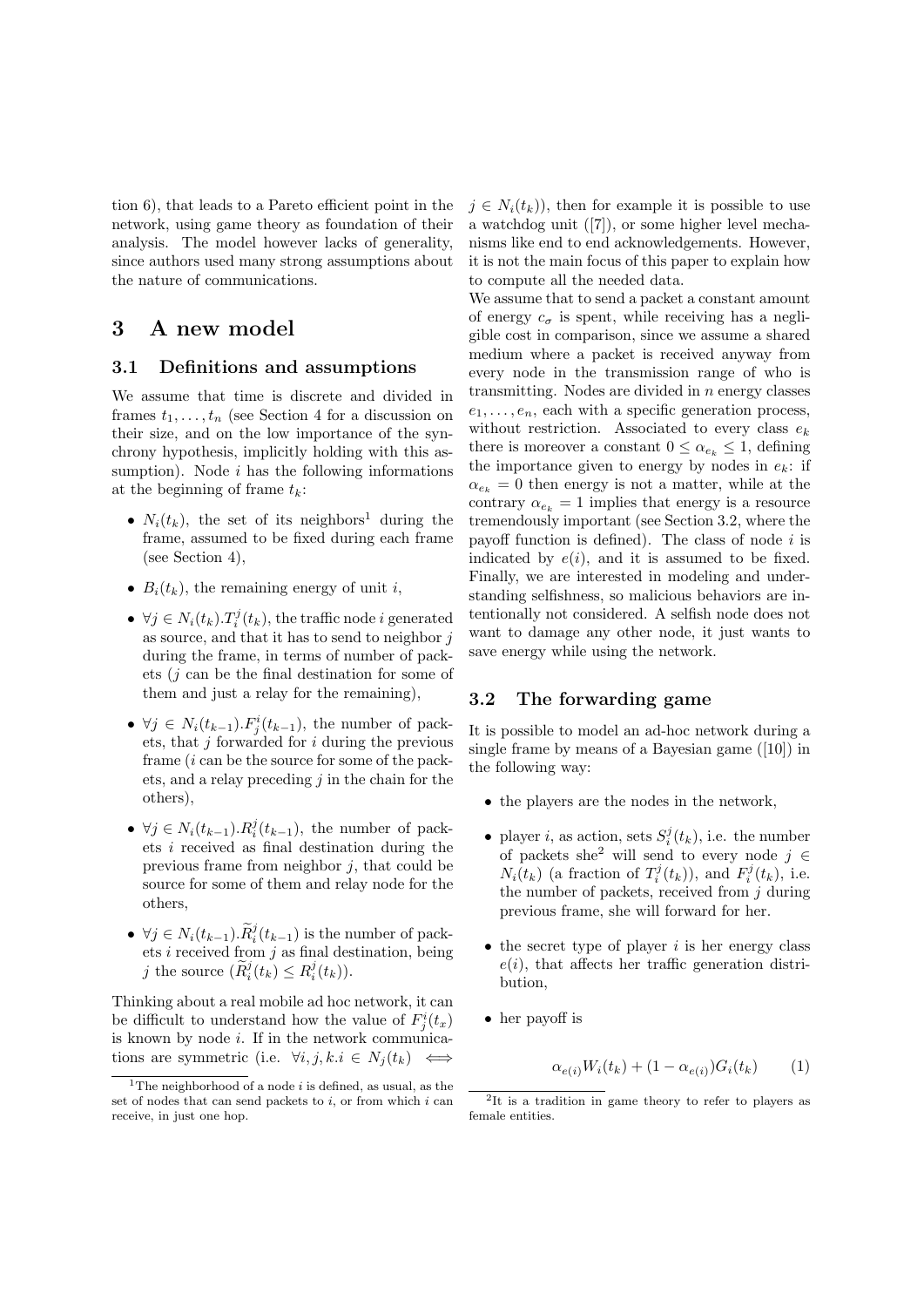where  $0 \leq \alpha_{e(i)} \leq 1$  is the already introduced class dependent evaluation of energy importance,  $W_i(t_k)$  is a measure of the energy spent with success, i.e. the ratio between packets that neighbours forwarded after a request by  $i$ , or received as final destination, and sent packets, defined as:

$$
W_i(t_k) \triangleq \begin{cases} w(k) & \text{if } S_i(t_{k-1}) + F_i(t_{k-1}) > 0 \\ 0 & \text{otherwise} \end{cases}
$$
 (2)

with

$$
w(k) \triangleq \frac{\sum_{j \in N_i(t_k)} (F_j^i(t_k) + \tilde{R}_j^i(t_k))}{S_i(t_{k-1}) + F_i(t_{k-1})}
$$

and  $G_i(t_k)$  is the ratio of sent packets over packets that player i wanted to send, defined as:

$$
G_i(t_k) \triangleq \begin{cases} g(t_k) & \text{if } \sum_{j \in N_i(t_k)} T_i^j(t_k) > 0\\ 0 & \text{otherwise} \end{cases}
$$

with

$$
g(t_k) \triangleq \frac{\sum_{j \in N_i(t_k)} S_i^j(t_k)}{\sum_{j \in N_i(t_k)} T_i^j(t_k)}
$$

• player *i* has a prior belief for every player  $j \in \mathbb{R}$  $N_i(t_k)$ , i.e. a distribution on the energy class of  $j$ .

It is worth noting that the payoff function is always between 0 and 1, and that sending at least one packet in every frame (if there are packets to send, of course) is always at least as good as not sending anything.

In a few words, every node tries to maximize its payoff function, with the following constraints:

$$
c_{\sigma}(S_i(t_k) + F_i(t_k)) \leq B_i(t_k) \tag{4}
$$

$$
T_i(t_k) \ge 0, S_i(t_k) \ge 0, F_i(t_k) \ge 0 \tag{5}
$$

$$
S_i(t_k) \le T_i(t_k) \tag{6}
$$

Constraint 4 means that it can not be spent more energy than the battery can provide and constraints 5 and 6 just better characterize the admissibility space.

A sequence of frames is the infinite repetition of the game, with a discount factor  $\delta$  depending on the mobility of the network (i.e. the probability to

have a neighbor in the transmission range also in following frames): the less a neighborhood is stable, the smaller is  $\delta$ , since a misbehavior by j in the present frame (i.e. a non cooperative move, as we will see in Section 4) could never be punished if  $j$  is moving out of the neighborhood of i in the near future. This approach allows us to model a local knowledge, since the payoff of every player is influenced just by the moves of players modeling neighbor nodes. A discussion on local versus global knowledge strategies is given in Section 6.

#### 3.3 An example

(3)

Let us begin with a didactic case: a "mobile" adhoc network with two nodes that mutually need the other node to reach (for example an access point) and that also exchange messages between them (Figure 1). If there is a unique class, then there is not uncertainty about the type of the other node, and the scenario is very simple. In the single shot scenario, Nash equilibria are (of course) dependent on the value of  $\alpha$  (and then on the energy class the nodes belong to).

If  $\alpha = 0$ , nodes do not care about spent energy, and their payoff function is obviously  $G_i(t_k)$ . For this reason, in all the equilibria of the game, nodes send all the traffic they need to (i.e.  $\forall k. S_i(t_k) = T_i(t_k),$ maximizing their payoff) and they forward a number of other node's packets between 0 and the number of packets they were demanded to.

On the contrary, if  $\alpha = 1$  nodes are extremely concentrated on power, and their payoff is given by  $W_i(t_k)$ . There is just one Nash equilibrium in which nodes do not forward any packet, and send just traffic destined to the other node, since both maximize their payoff setting  $F_i(t_k)$  to 0.

Finally, if  $0 < \alpha < 1$ , nodes are sensible to both the goals (which is a more realistic case), then a few equilibria (generally just one) exist, in which  $F_i(t_k) = 0$  for both players, and  $S_i(t_k)$  is the best tradeoff between wasted energy and throughput needs. It is possible to show that for  $\alpha$  small enough, there exist equilibria in which more packets than the ones for the other node are sent.

If there are two different energy classes<sup>3</sup>, and  $\alpha_{e(1)} \neq 0$  and  $\alpha_{e(2)} \neq 0$  (i.e. both units are

<sup>3</sup>As explained in Section 3.1, the energy class a node belongs to is a secret information.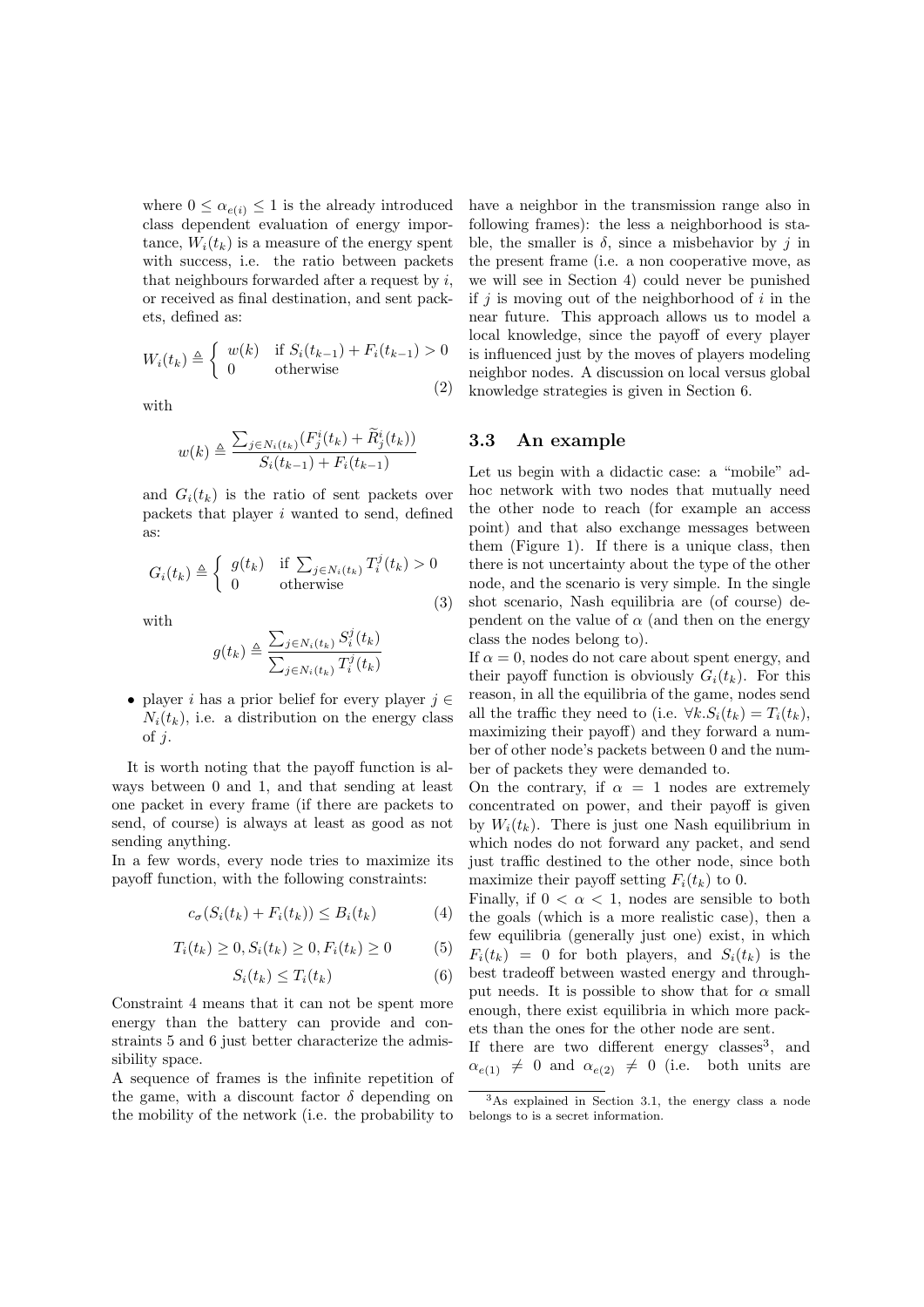energy constrained), then nothing changes, since for every node the best strategy is not to forward  $(F_i^j(t_k) = 0)$  and to send a number of packets not much greater than the amount of packets directed to the other node  $(S_i^j(t_k) \approx \tilde{R}_i^j(t_k))$ , for  $\alpha$  great enough. If  $\alpha_e(i) = 0$  for one of the nodes (let us suppose this holds for node 1), then it is possible to prove the following

Proposition 3.1 If node 1 belongs to class 1 with associated  $\alpha_1 = 0$  and node 2 belongs to class 2, with associated  $1 \geq \alpha_2 > 0$ , then the forwarding game in the single shot has at least  $2^{S_2(t_k)}$  equilibria, in which:

- node 1 sends all its packets, and forwards any number of node 2's packets between 0 and  $S_2(t_k)$  (all the probability assignments to  $F_1(t_k)$  have the same payoff, leading to the lower bound on the number of equilibria,
- node 2 actions are conditioned by the value of  $\alpha_2$  and by the distribution on the type of node 1.

The first point follows directly from the definition of the payoff when  $\alpha_1$  is equal to 0:  $W_i(t_k)$  does not influence the result, which is maximized when  $G_i(t_k) = 1.$ 

Player 2, on the contrary, can raise her payoff by setting the value of  $F_i(t_{k-1})$  to 0 in every frame. After this, if  $\alpha_2$  is near 0, then in all the equilibria she will try to send as much packets as possible, being  $G_2(t_k)$  the important part of her satisfaction. When  $\alpha_2$  is closer to 1, the number and the quality of equilibria depends on her prior belief about player 1: if she thinks that the probability of having a class 1 neighbor is high, then there are more "efficient" equilibria, in which player 2 sends more packets than the one destined to player 1, trying to benefit by the power of her neighbor.  $\Box$ 

# 4 Properties of the model

The game theoretical model we presented induces some basic considerations at this point. Selfishness is described and motivated by the a priori lack of thrust among nodes: without any enforcing pol-



Figure 1: A two nodes ad hoc network.

icy, and in presence of players<sup>4</sup> that care at least a minimum about energy, it is not possible to count on the others' help, and the best strategy (in order to not be used without any advantage for her) is to maximize the personal payoff in a selfish way by being the first that does not help others. This fact, of course, rouses a chain reaction, resulting in every player thinking just to herself, and in a network working just for one hop communications. Note that the situation is dramatically similar to a multi player prisoner's dilemma ([6]). It is of course an extreme case, in which avarice and uncertainty leads to self destruction.

A first criticism that could be moved to our proposal is the presence of frames, i.e. groups of time slots, that introduce synchrony in a highly decoupled system. In fact we introduced the frame concept just for presentation clearness, but it would be possible to build the same model without them. In fact, in all the proofs we present in this paper, frames are relative to each player, who evaluates what happened using data she collected by herself. Moreover, another possible solution to avoid frames, is to use very short time slots. In every time slot, a node can have to send one packet, and it has to decide whether to send it or not, and whether to forward its neighbours' traffic it eventually received during previous time slot. The more the packet is assumed small on average, the smaller is the time slot duration, leading to a continuous time model to the limit. Frames contain a variable number of time slots, and the duration of frame  $k$  can be set to the number of time slots during which communi-

<sup>4</sup>We start here using the terms "node" and "player" interchangeably.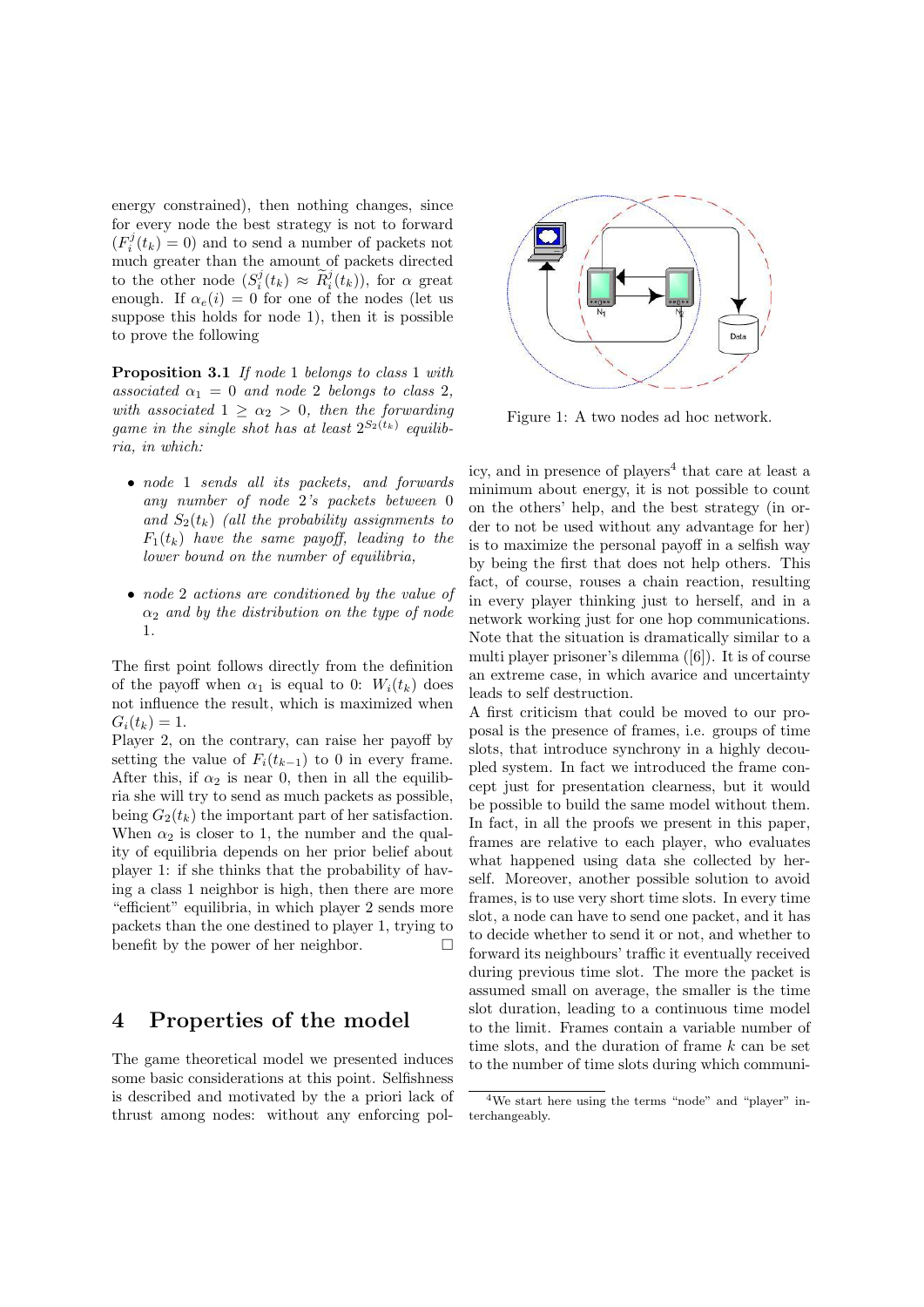cating nodes (sources, relays and destinations) do not move away from their neighborhood.

Our model is very general. In fact the space of actions, for a single frame, is very loosely limited by simple energetic considerations (energy spent during that frame must not exceed the node energetic capacity), although it would be possible to refine the decision space with many constraints, arriving to a less general solution.

The power of this model is that it allows to design simple mechanisms that enforce cooperation during the network lifetime. We are not claiming that revolutionary solutions come out, since the only possible remedies for a node, at this level, is to watch what its neighbors are doing, and to help them as long as they help it (exactly as in [2, 8, 11]). We claim that it is possible to study optimal behaviors (has a node to be punished forever or not?), while respecting heterogeneity in power capabilities. It is possible to characterize a wide range of enforceable strategies, and it is possible to study in which cases these will succeed without any exception (i.e. the minimum number of nodes in a network employing such a strategy to have a cooperative network). It is also partly possible to analyze already presented solutions, in order to better understand why they work (if they do work), and to show possible enhancements.

Finally, we find very interesting and innovative a feature pointed out by this model: the satisfaction of every node is maximized not only by forwarding less packets for others, but also avoiding to send personal packets if, for some reason, it is believed that neighbors are not going to forward them. This aspect offers a great potentiality at a protocol design level: if it is possible to "introduce" nodes to themselves, i.e. to make them know each other in some way (we are thinking about knowing the energy class every node belongs to), then it is possible to charge every neighbor with a reasonable amount of packets to forward, in order to not overload them, but over all in order to avoid an almost sure packet loss. This fact was evident from the example in Section 3.3: in presence of two energy classes, the equilibria are more efficient when the prior belief of the low powered player is nearer to the real situation. However, this is very difficult because of the mobility, that makes very difficult to really know other nodes, often encountered in rapid and momentary encounters, and because of selfishness, that pushes nodes towards wariness, since other nodes can be pretending to be weaker than they are in the reality to save energy. It is possible to prove the following

**Theorem 4.1** During a single frame  $t_k$ ,<br>if  $\forall i \in \{1,\ldots,n\}$ . $\alpha_i \neq 0$ , in all the if  $\forall i \in \{1, \ldots, n\} \cdot \alpha_i \neq 0$ , in all the Nash equilibria exhibited by the system,  $\forall j \in \{1, \ldots, m\}, \forall k. F_i(t_k) = 0.$ 

It follows from the payoff definition: since  $W_i(t_k)$ affects the payoff for all the players, everyone gets more satisfaction by setting  $F_i(t_k)$  to 0. In other words: selfishness is the only strategy that can naturally arise in a single frame communication!

It is, however, possible to overcome this effect when introducing repetition, as we will see in Section 6.

### 5 Analysis of mechanisms

It is possible to capture some of the strategies presented in Section 2 with the model we just presented, in order to show its generality and power. In the NUGLETS proposal  $([3, 4])$  a model very similar to our is used, in which selfishness is formally explained with a double goal to optimize for every node (throughput versus lifetime), but having as a constraint in every node that the number of sent packets can not be greater that the number of forwarded packets plus a system dependent constant amount. This should be a strategy (to be enforced, since it is not a sequence of equilibria, as it is easy to show), and not a personal diktat (clearly, a node would prefer to send much more packets than forwarded ones). An interesting point of this proposal is the locality of informations needed by every node: the absence of a watchdog (or similar) mechanism is surely a good feature, since the assumption of bidirectional communications, needed by such a mechanism, is not realistic and widely criticized. However, from another point of view it causes the necessity to embed the desired forwarding strategy, a sort of "consume the same amount of resources you produce", in a tamper-proof hardware module, which can be an obstacle for its application. The same strategy, under the assumptions we made in this paper, can be enforced (See Section 6 for details) under our model, leaving absolute freedom to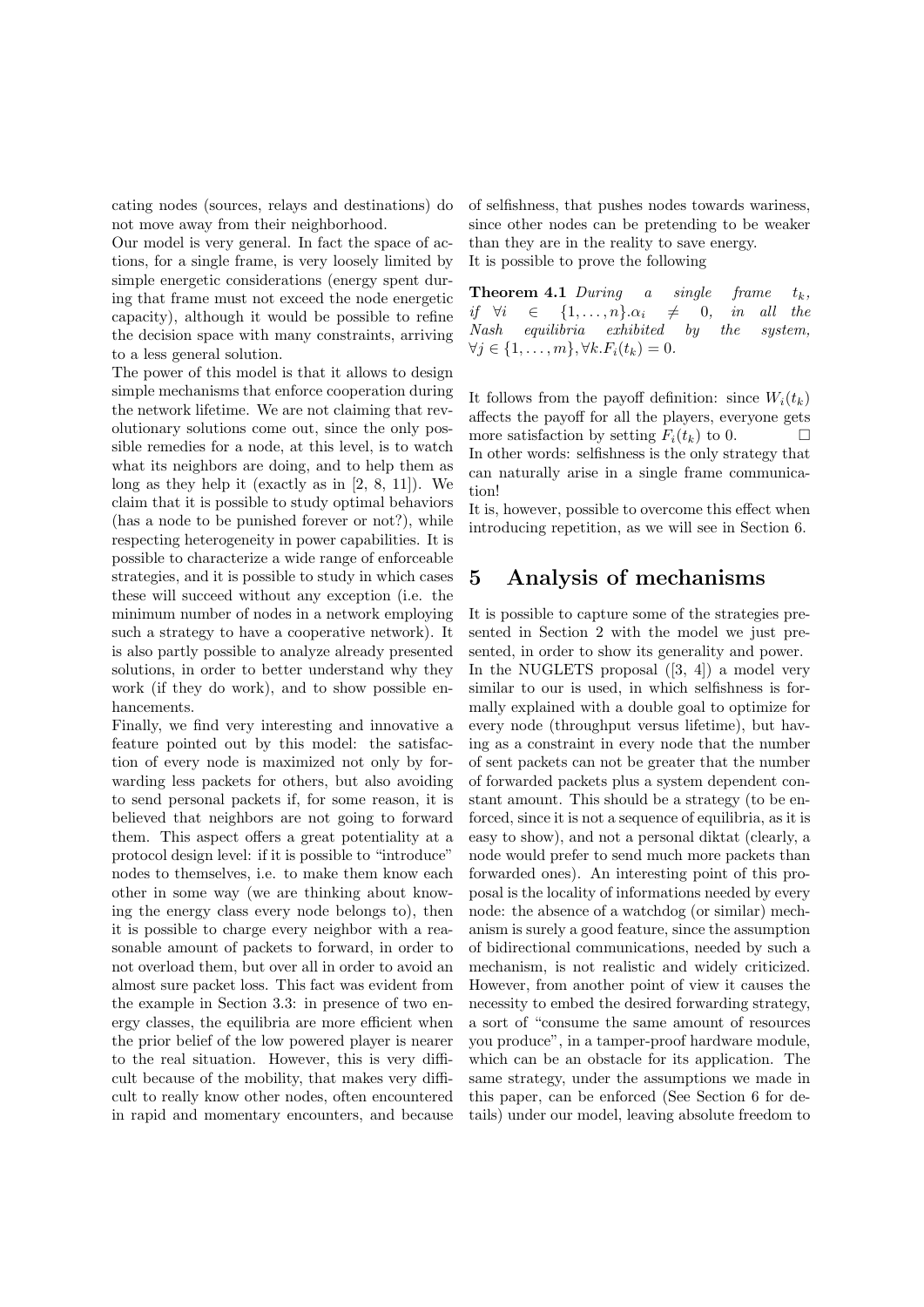nodes on how to accumulate credits and to spend them<sup>5</sup> . The NUGLETS solution can be seen as a special case of the model we are presenting, with a single energy class  $(n = 1)$  and equal evaluation of energy and throughput  $(\alpha = \frac{1}{2})$ .

The reputation concept present in CORE and CONFIDANT ([8, 2]) can be easily mapped in our model.

In the CONFIDANT protocol a node is good (and then in the network) or bad (and then isolated), without mid tones<sup>6</sup>. It is equivalent to the following strategy: cooperate with a node until it cooperates, and when it stops, punish it forever blocking its communications. The strategy is too strict: an everlasting punishment surely discourages selfishness, but also reduces the network performances, and does not admit temporary failures, due for example to congestion or energy problems. Moreover, while in the model presented in this paper (see Section 3.2) nodes have access to informations just about neighbors, in [2] a global knowledge is needed, and when a selfish node is discovered, good nodes arranged in a friendship network, start warning themselves with alarm messages, adding overhead (claimed by authors to be low), and enabling malicious nodes to spread false informations about well behaving nodes.

From a theoretical point of view, the proposed solution is not evolutionary stable ([1]): if nodes are seen as a population of randomly interacting players, than TIT FOR TAT and variants are an optimal behavior, in the sense that, on average, players adopting it score better payoffs, and ensure themselves a high survival probability, while deviating players do not survive (and for this reason do not have the opportunity to transmit their genes to following generations). The strict strategy at the base of the CONFIDANT protocol lacks of reactiveness, which is a necessary condition for a strategy to be evolutionary stable (see [1]).

We think the model at the base of the CORE solution is richer, and the proposed mechanism is theoretically more solid. In fact, a strategy of temporary punishment is analyzed: the reputation every node keeps of its neighbors is an elegant way to model uncertainty in understanding whether a node misbehaved or not. A single deviation observed is not taken as a sure fact, but lowers the reputation of the presumed guilty. After a number of consecutive inexplicable actions<sup>7</sup>, reputation falls under a critical level, and it can be assumed that, with high probability, that node is selfish (or even malicious, in some cases) and can be punished. However, if that node starts behaving well, after a certain time it will have a good enough reputation, and it will be able to work in the network. In both cases, we have again a single energy class (then  $n = 1$ ) and  $\alpha = 0$ , i.e. high evaluation of throughput (selfishness is taken as an obvious fact, but not formally described), but a different strategy is enforced.

Finally, it is also possible to give a loose mapping of the GTFT mechanism ([11]). The concept of session present in that proposal (see Section 2 for a reminder) can be simulated imposing that frame duration is equivalent to session duration, and that in each frame just one session is served. This is less general than our model (in fact we allow more sessions to be active during every frame). The next step is to limit the action space of forwarder nodes to {yes,no}, i.e. to accept all the packets that it will receive or to reject them. It is not important, at the model level, if a session in which some forwarder is not going to help is always stopped (as in [11]) or is always started (as in this paper) $\delta$ . The authors studied the problem with  $n$  energy classes, and with  $\alpha = 0$ , but considering energy constraints, transformed in constraints on the power expense rate for every energy class. Again, we are loosing some generality, since we assumed that nodes in the same energy class can have different battery capacities. Authors compute the maximum ratio of sessions to be accepted, in order to have a system working at a Pareto efficient point, and they give a mechanism that enforces that strategy (but they need to know in advance the rate to be enforced). They prove the correctness of their solution by means of game theory, as it is possible with our model.

<sup>5</sup> In fact it is not necessary to introduce the virtual currency nor the counters, which are the core of [3, 4].

 $6A$ uthors claim that it is possible to have multiple levels of reputation, and re-integration of nodes that start behaving well, but in the paper this is not analyzed.

<sup>7</sup>Relying on a watchdog mechanism it is not possible to assert that a missing observation of a forward implies that some messages were not effectively forwarded.

<sup>8</sup> It is a vital question in real cases, of course, since it avoids not needed energy wasting.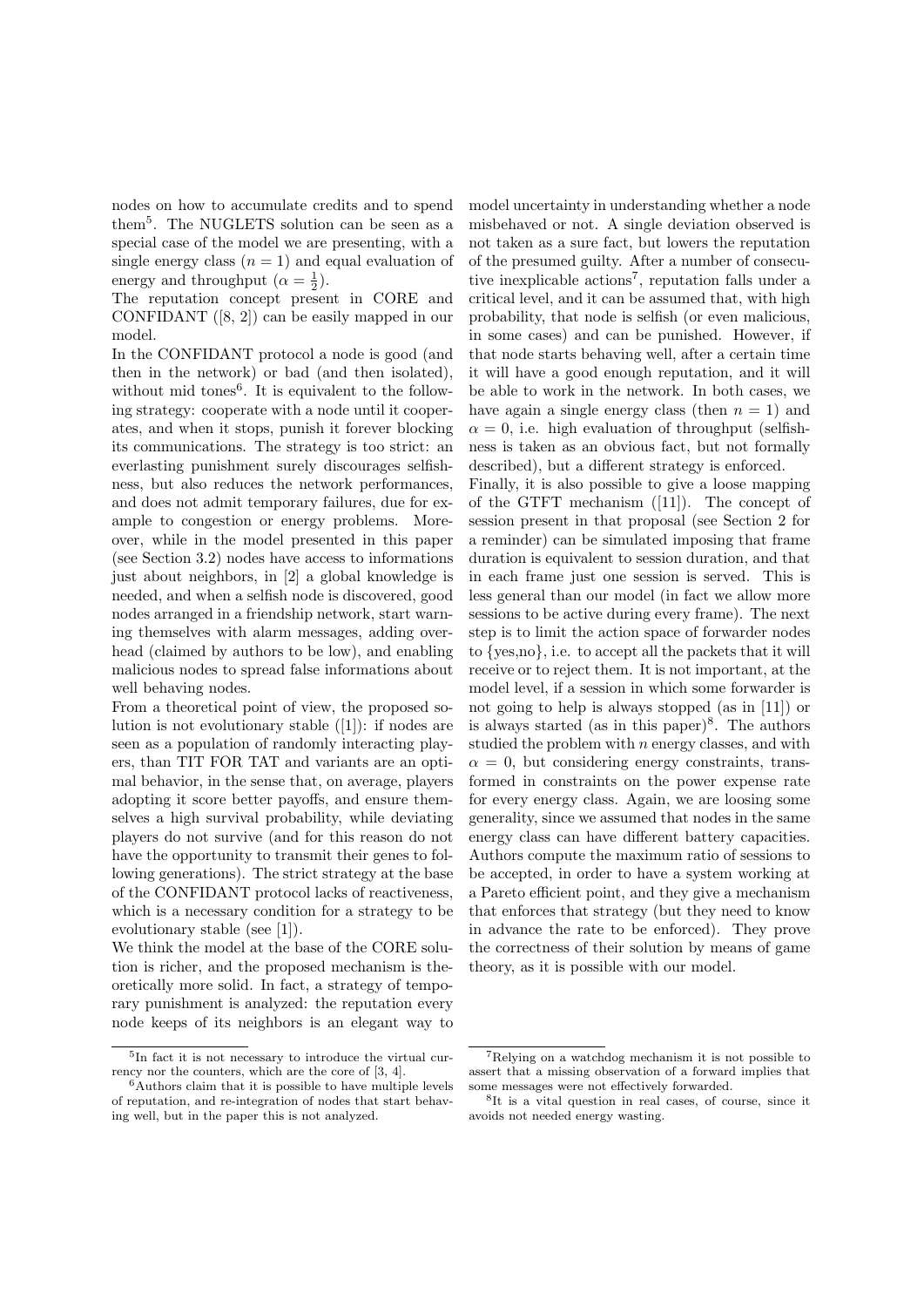### 6 Enforceable policies

As pointed out in Section 3.2, communications in an ad hoc network can be modeled as an infinitely repeated game. This kind of models can describe situations in which the number of rounds is finite (as it happens in a mobile ad hoc network, where nodes arrive, leave and move away changing neighborhood), but there is not the knowledge on when the game is going to stop. Every node can not be sure that it is going to play the next round with different opponents, since every node is moving.

There are basically two methods to enforce a desirable strategy in a repeated game: punishing deviators, or encouraging who is adopting it, making deviations not interesting to profit maximizer players. We believe that in the case of mobile ad hoc networks it is better to consider punishment based techniques for two reasons:

- rewarding strategies are not easily extensible to scenarios in which malicious entities play. These players are not, in fact, interested in rewards, while they are sensitive to punishments (if they are excluded from network usage, they can not damage other nodes,
- since a unique commodity is exchanged at this level, i.e. forwarding of traffic, the boundary between a punishment and a reward is extremely vague: we are not able to think about a reward that is not a non-punishment, or a punishment which is a not a non-rewarding.

Since we chose the road of punishment for deviations, we can start investigating what is the set of strategies that can be enforced with the solid background of Nash folk theorems ([10], Chapter 8). These theorems offer us a precise way to escape from the only theoretical equilibrium point, which is the non cooperation, as we shown in Section 4<sup>9</sup> . Two first results can be considered negative. Recalling that the discount factor  $\delta$  can be assumed equal to the probability of having again a node in the neighborhood after a frame (it is a measure of mobility), it is possible to prove the following

**Theorem 6.1** It is possible to enforce a strategy different from non cooperation only for  $\delta$  close enough to 1, or for nodes exchanging a huge amount of packets.

A deviation during frame  $t_k$  advantages player i in the following frame, resulting in a payoff increment of:

$$
\frac{F_i(t_k) \left[ \sum_{j \in N_i(t_{k+1})} (F_j(t_{k+1}) + \widetilde{R}_j(t_{k+1})) \right]}{S_i(t_k) [S_i(t_k) + F_i(t_k)]}
$$

In order to be effectively punished, her neighbors can stop traffic from  $i$  for  $L$  frames, resulting in a loss of payoff for her of:

$$
\sum_{l=2}^{L} \delta_{l-1}(u_i(t_{k+l}) - u'_i(t_{k+l}))
$$

where  $u'_i(t_{k+l})$  is the payoff as defined in 1, with  $\sum_{j \in N_i(t_{k+l})} F^i_j(t_{k+l}) = 0$ , and  $u_i(t_{k+l})$  is the payoff without punishment.

For the punishment to be an effective deterrent, the loss of payoff caused by punishment must be greater than the gain following from a deviation, and it is not hard to note that it can happen just if:

- $\delta$  is near to 1, because otherwise the punishment decays too fast,
- $S_i(t_{k+l})$  is very high, making the interruption of packet forwarding extremely costly for i.

 $\Box$ 

This theorem formally reflect an obvious fact: if we want mechanisms based only on local information, then it is possible to enforce cooperation only if nodes do not move too much, situation modeled by a high value of  $\delta$  (see Section 3.2). Informally, this holds because the only way to enforce a behavior which is not a Nash equilibrium of the single shot game is to punish deviating nodes blocking their communications for enough frames, in order to make loss derived from punishment higher than gain obtained by non cooperation. If with high probability a node will not have enough time to punish a misbehaving neighbor, then it is not possible to enforce anything. This is the price paid for local knowledge: if it was possible to spread information about misbehaving nodes, then a moving node would be punished by all the neighbors it encounters, making punishment an

<sup>9</sup>We are not interested in cases of networks mainly composed by nodes not energy constrained.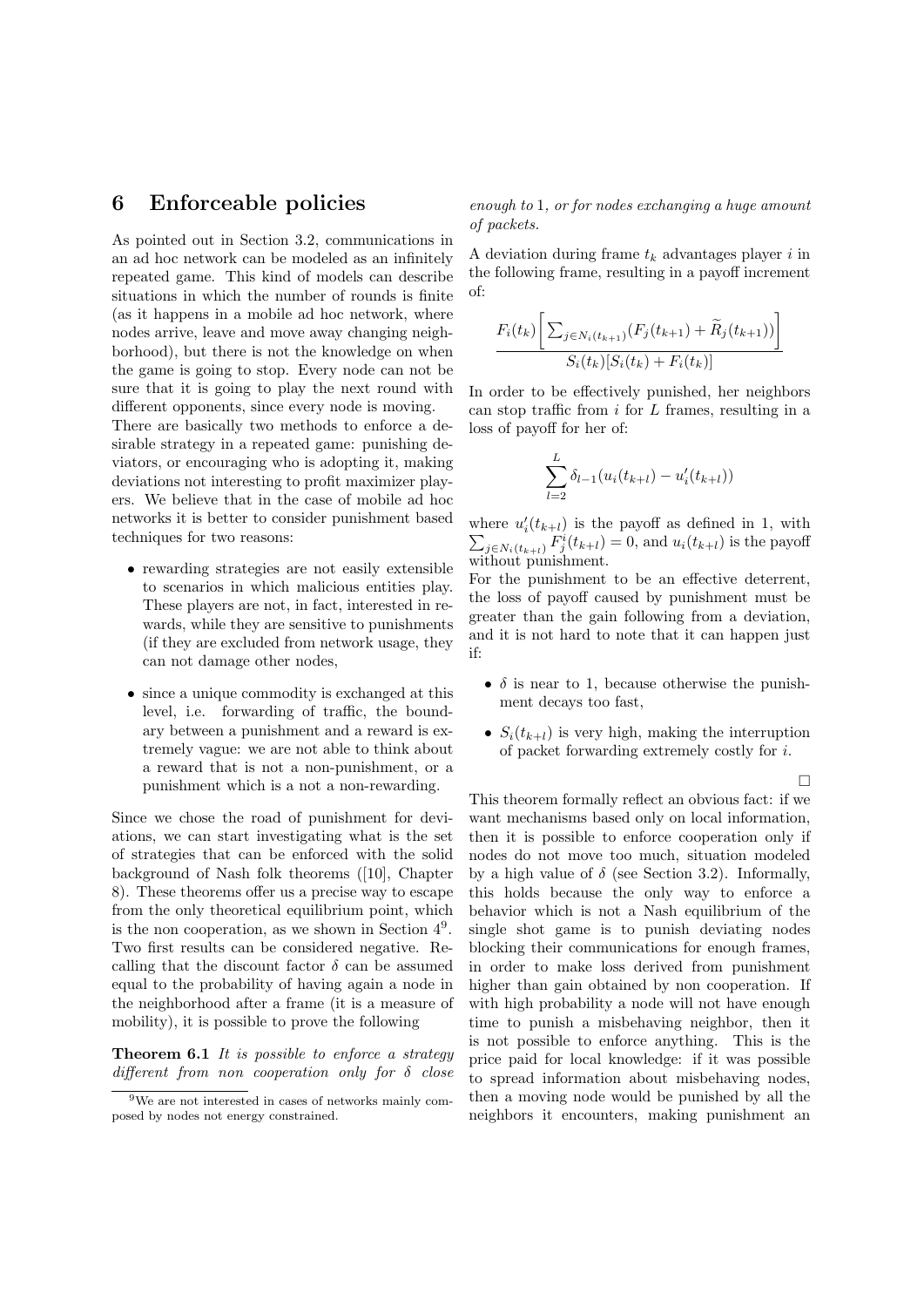effective deterrent.

However, if from one side it is possible to study the set of enforceable policies in a not too mobile ad-hoc network (in case of small network, it is not a restrictive hypothesis), from the other side it is interesting to see how evolutionary theory comes in our help.

#### Lemma 6.2 It is not possible to force a node to forward more packets than it sends on average.

From Nash folk theorems applied to  $\delta$ -discounted repeated games, we know that an action, in order to be imposed on the players, must be enforceable, i.e. at least as good for her than all the other actions. In our case, cooperation is an enforceable action, only if the amount of traffic others forward for a node is at least equal to the amount of traffic it forwards for others, on average, as it follows from the payoff definition in 1 (Section 3.2.)  $\Box$ Here goes the theory. Unfortunately, in a real world scenario this could be not enough, since the best strategy could be to cooperate until the neighborhood of a node is stable, and start being selfish when it start changing neighbors frequently. For this reason, it is better to use tools borrowed from evolutionary game theory. In [1] it is shown how cooperation can arise in populations of randomly interacting players. The setting is the following: let us suppose that randomly picked nodes start playing the game we introduced in Section 3.2 for a limited number of rounds (eventually knowing an upper bound on the number of plays). After then, another random matching is produced, and so on. The theory tells that even in such an anarchic and chaotic setting, there exist strategies that are stable, and that on average permit the survival of players adopting them. As an example, in [1] it is presented the TIT FOR TAT strategies in a prisoner's dilemma game played in tournaments. In such a strategy, a players start not confessing (and then cooperating with her opponent), and then in every following round she repeats the move her opponent played in the previous round. It is shown that this is a winning strategy, in the sense that almost always the players adopting it win the tournament, and always they arrive in the very first places, no matter how complex are the other players' strategies. It is shown that this result holds because TIT FOR TAT is:

- gentle, i.e. start with cooperation. In fact, players that start with non cooperation are penalized more easily by others, resulting in aggregate results very poor (note that the always confessing strategy wins over TIT FOR TAT in a match, but in the tournament performs very bad),
- reactive, i.e. it changes with the environment, and very fast. A hostile move from an opponent must be punished very quickly, in order to avoid to be exploited for too much kindness, but a return to cooperation must be awarded with reciprocity, in order to benefit from the remainder of the game,
- not envious, i.e. it do not try to destroy the opponent, it just tries to gain the maximum with the most rewarding, even if dangerous, move.

It is then possible to prove the following

Theorem 6.3 Cooperation can be enforced in a mobile ad hoc network, provided that enough members of the network agree on it, and if no node has to forward more traffic that it generates.

The second hypothesis is motivated by Lemma 6.2. The first one follows from the observation that, in a population, a new strategy can invade an old one just if in the long run it holds a better payoff to players adopting it. In fact, if in a network just a very few nodes agree on cooperation, and are spatially sparse, while all the others are selfish nodes, cooperating nodes will meet with low probability, and they will not have the opportunity to raise their payoff with mutual cooperation. Instead, they will pass the time fighting against selfish nodes, and losing.

As an example, we return to the two nodes, two energy classes case shown in Section 3.3, showing how it is possible to enforce the maximum possible cooperation in this scenario. An optimal strategy for player  $i$  is the following (the other player is always indicated as  $j$ , and some index has been omitted because useless):

Do ut des: During frame  $t_0$ , send all the data you produced, and receive all packets  $j$  sent. During following frames, send a number of packets that j should be able to forward  $(S_i(t_k) \leftarrow$